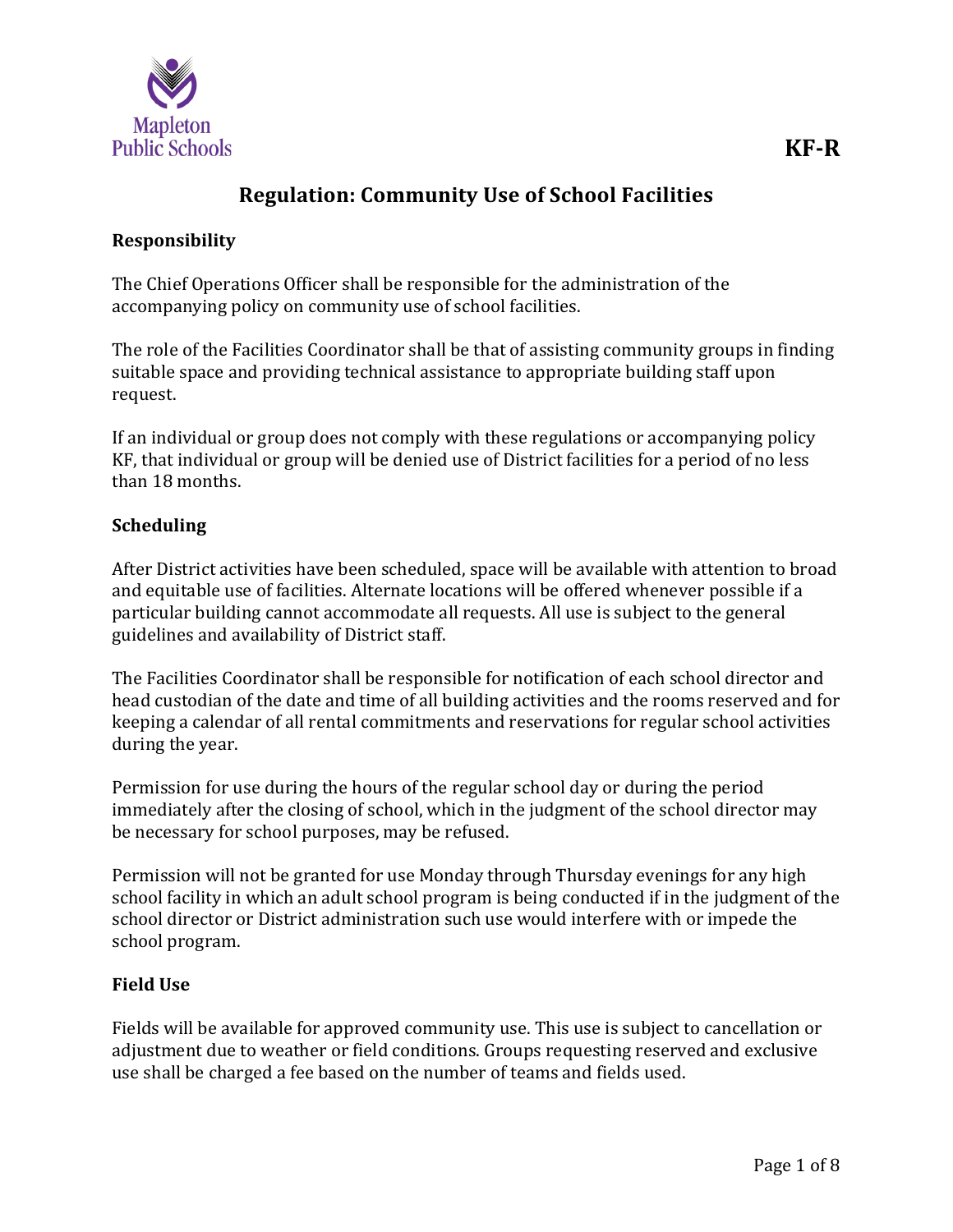

## **Application for Use**

Written approval is required for use of a school building or grounds by any group that is not a part of the regular public-school program. Such approvals which are considered to be a part of these regulations may be granted for a single use or a limited, continuing use.

The requestor must submit a completed application form to the Facilities Coordinator for approval, denial, or modification.

Approval will depend upon satisfactory assurance that the use of the school facility will be under the direct supervision of an adult who in the judgment of the Facilities Coordinator is responsible and competent to supervise the proposed program or activity. The supervision provided by each renting group must be adequate to ensure that the members of the group remain in the assigned portion of the facility. If required by school officials, guards or uniformed police also must be provided at the expense of the user.

If approved, the activity will be added to the building master calendar and copies of the application will be completed and distributed to the head custodian, school director, applicant, and other school personnel as deemed necessary.

### **Cancellation and Revocation**

The user must notify the Facilities Coordinator if the event is canceled or times are adjusted. Repeated and/or short notification of cancellations may result in denial of further requests for building use.

The District reserves the right to cancel building use permits should the space be needed for school or school-related activities. This privilege will be used only when necessary due to unavoidable circumstances. Attempts will be made to offer alternative space. The District may revoke building use at any time. When this occurs, appropriate financial adjustments will be made.

### **General Regulations**

- 1. A regularly employed member of the custodial staff must be on duty during the use of any school building by groups to which permission has been granted.
- 2. No permit will be transferred to any person or group other than the one to whom issued.
- **3. Safety**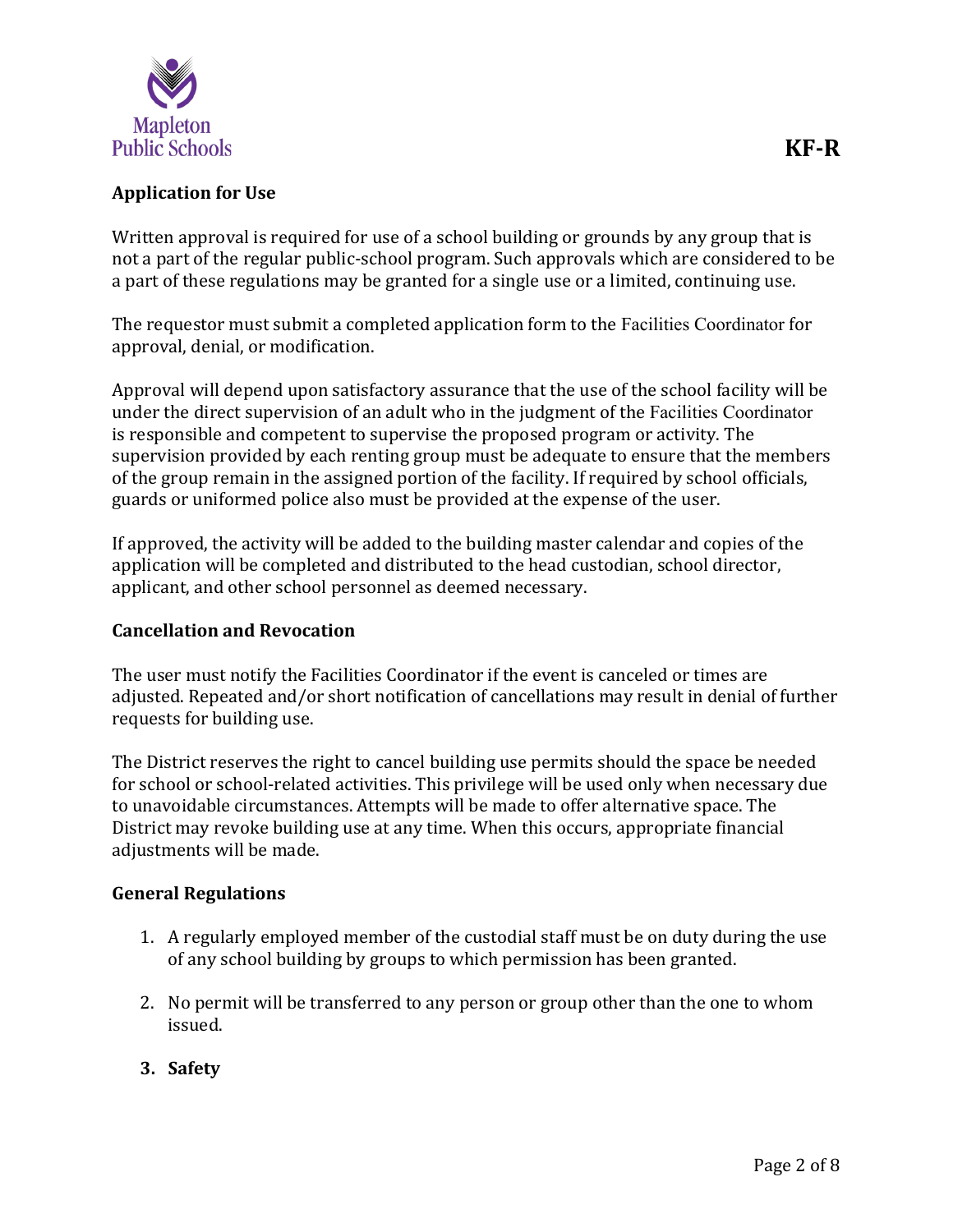

All applicable fire and safety laws/regulations governing use of school facilities must be observed at all times, including:

- a. Auditorium exit lights must be used.
- b. Open flames (including candles) are prohibited.
- c. Room capacity is not exceeded.
- d. Temporary electrical or mechanical modifications are prohibited.
- e. Flammable holiday or other decorations are prohibited.
- f. Stairways, corridors, and entrances/exits must be kept free from obstruction at all times.
- g. No equipment, scenery, or decorations of any type may be used within the building or on the premises except as specifically authorized in the permit. Such authorized equipment, scenery, or decorations, must conform to all local and State regulations and must not be attached to the walls, floors, or ceilings (except to anchors presently provided).

### **4. Prohibited activities on District property:**

- a. Use or possession of alcohol or controlled substances. For purposes of this regulation, "controlled substances" means drugs identified and regulated under Federal law, including but not limited to marijuana, cocaine, opiates, phencyclidine (PCP), and amphetamines (including methamphetamine). Failure to comply will be handled by local law enforcement agencies.
- b. Smoking, chewing, or any other use of tobacco products within the building or on school grounds in accordance with State law and Board policy on tobacco-free schools.
- c. Disruptive or illegal activity, including obscene language, quarreling, or fighting.
- d. Unlicensed gambling.

### **5. Damage**

a. The approved party is responsible for all damages and losses to the school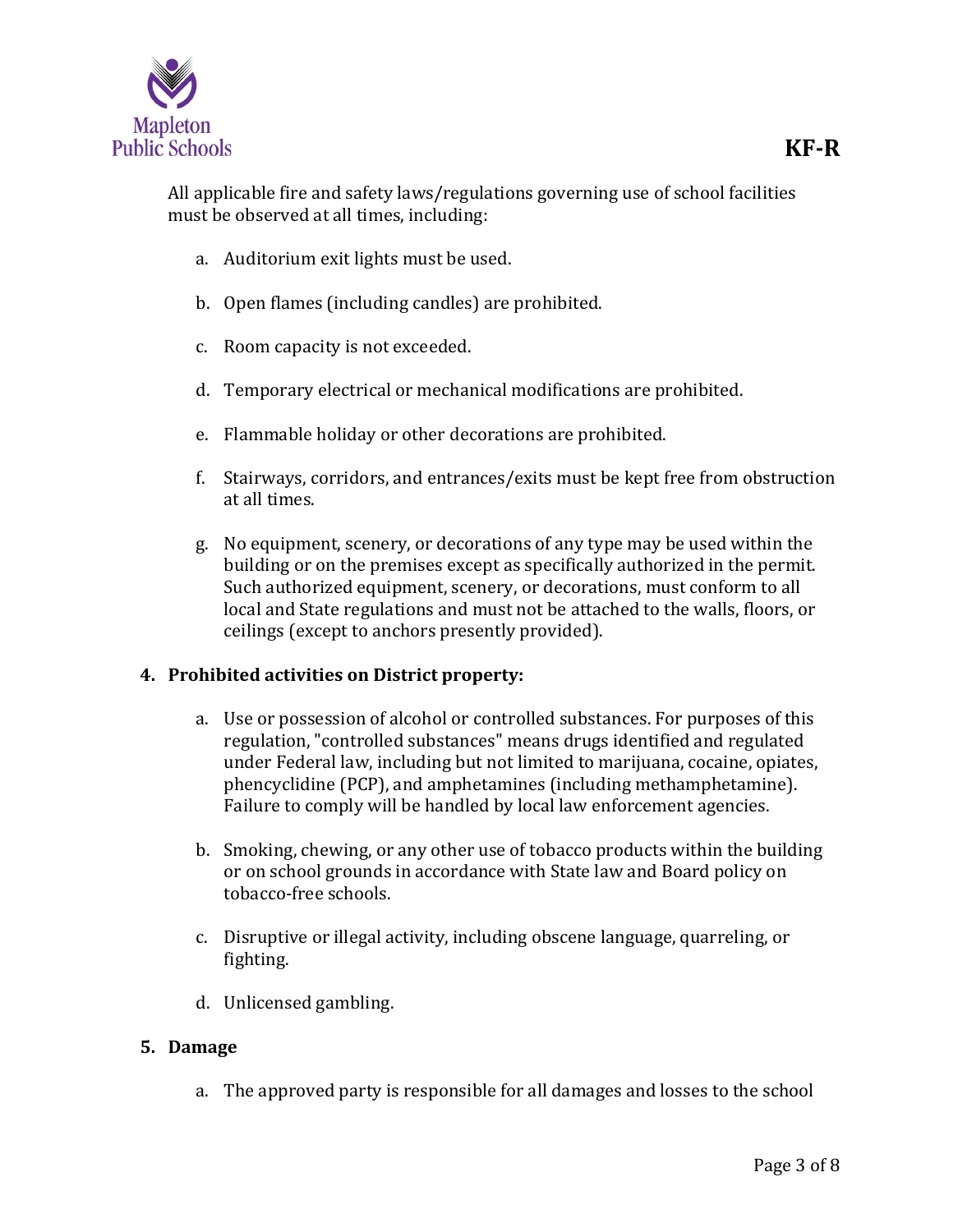

facility and/or the contents, and must indemnify and hold harmless the Board and its employees from any claim resulting from or arising out of the use of the school facilities named in the application or any part of the facilities covered in the application.

- b. The Board will not be held responsible for any damage or loss which may occur to non-school property brought on the premises. Such property must be removed from the facility immediately after the use or before such time that the materials will interfere with school activities.
- c. If the District must remove items brought into a facility the party will be charged for staff time and expense incurred for removal.

### **6. Insurance**

- a. District property insurance and comprehensive general liability insurance do not extend to community or other groups using school facilities.
- b. The District may require non-school groups to provide certificates of insurance prior to approval.

### **7. Locations**

All applications will be approved for specific rooms or fields. It will be the responsibility of the approved party to restrict the activities of the group to that specific area except for necessary hallways and restrooms. The approved party is responsible for not allowing unauthorized individuals into the approved area or activity. The presence of unauthorized individuals must be reported to the staff manager on duty.

### **8. Times**

Facility use times will be specified in the application. All groups are expected to vacate the premises by the hour specified. An additional hour rental may be charged for early arrival or late exit. All use permits will terminate by 10 p.m. Exceptions to this may be approved by the Facilities Coordinator. Non-school groups are not permitted use of facilities on regularly scheduled school days prior to 4:30 p.m. without prior approval by the Facilities Coordinator.

### **9. Days**

Facilities may be rented Monday through Friday as space is available and as such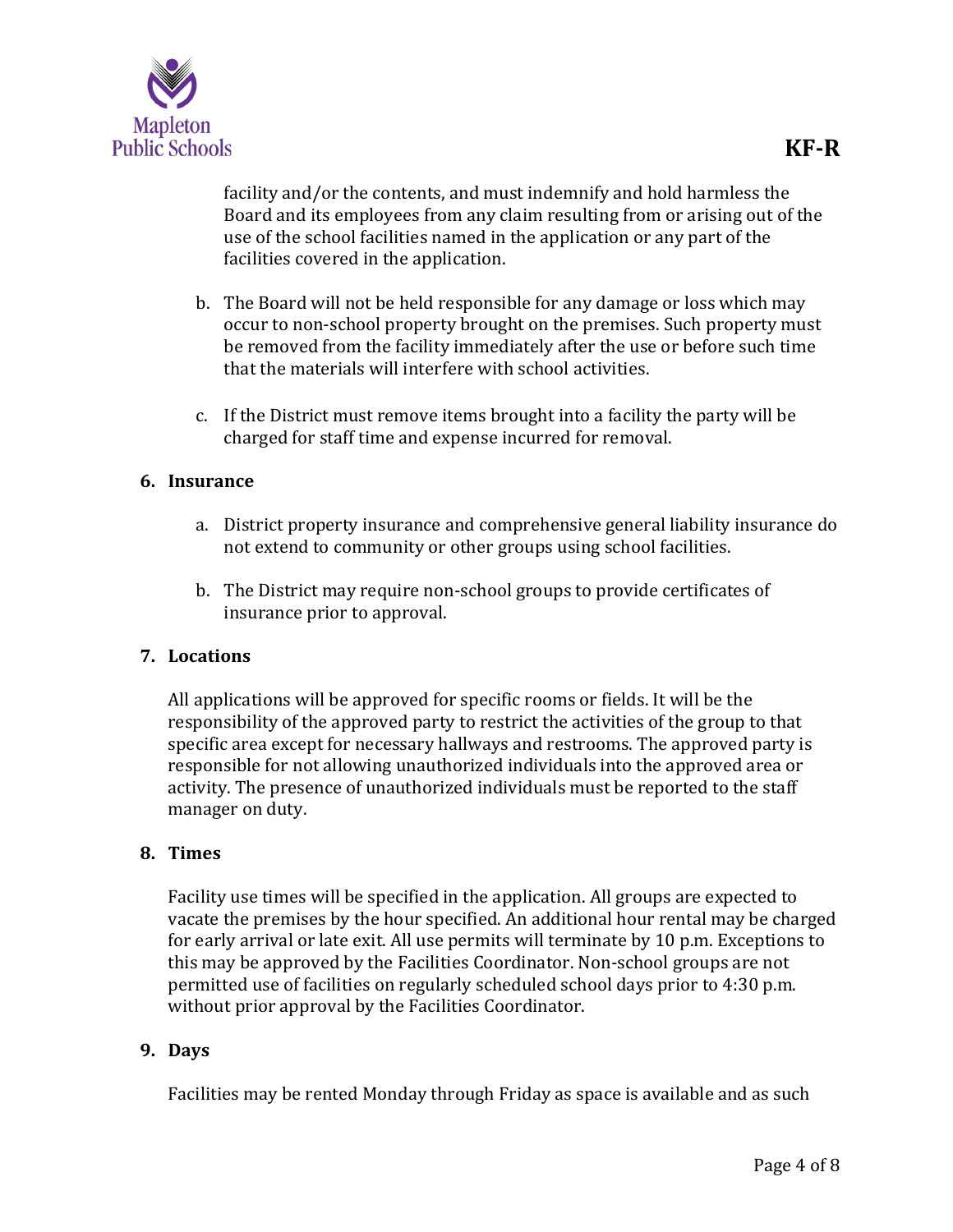

rental does not interrupt or disturb regular school activities. Use of school facilities on Saturday or Sunday may be permitted and will be subject to staff availability where applicable. Summer use may be limited due to custodial work schedules.

### **10.Clean up**

General clean-up will be the responsibility of the approved party. Rubbish must be removed from the facility immediately after use or before such time as it will interfere with school activities. Additional fees will be charged for clean-up/removal when deemed necessary.

### **Guidelines for Religious Use**

Facilities may be used for religious activities under the following conditions:

- 1. Church services and religious activities must be conducted at times when school is not in session.
- 2. Religious objects and symbols must be removed after each use.

### **Nondiscrimination**

All users are subject to laws and regulations applicable to school districts which prohibit unlawful discrimination based upon age, sex, sexual orientation, national origin, race, color, ancestry, creed, religion, marital status, disability, or need for special education services.

### **Rental Categories**

### **Category 1**

No rental fee shall be charged to the following:

- 1. School-affiliated groups such as parent-teacher organizations, school-related parent and community groups, or employee groups of an educational, recreational, social, or professional nature as approved by the Facilities Coordinator.
- 2. Governmental entities using facilities as a polling place.
- 3. Precinct caucuses.

### **Category 2**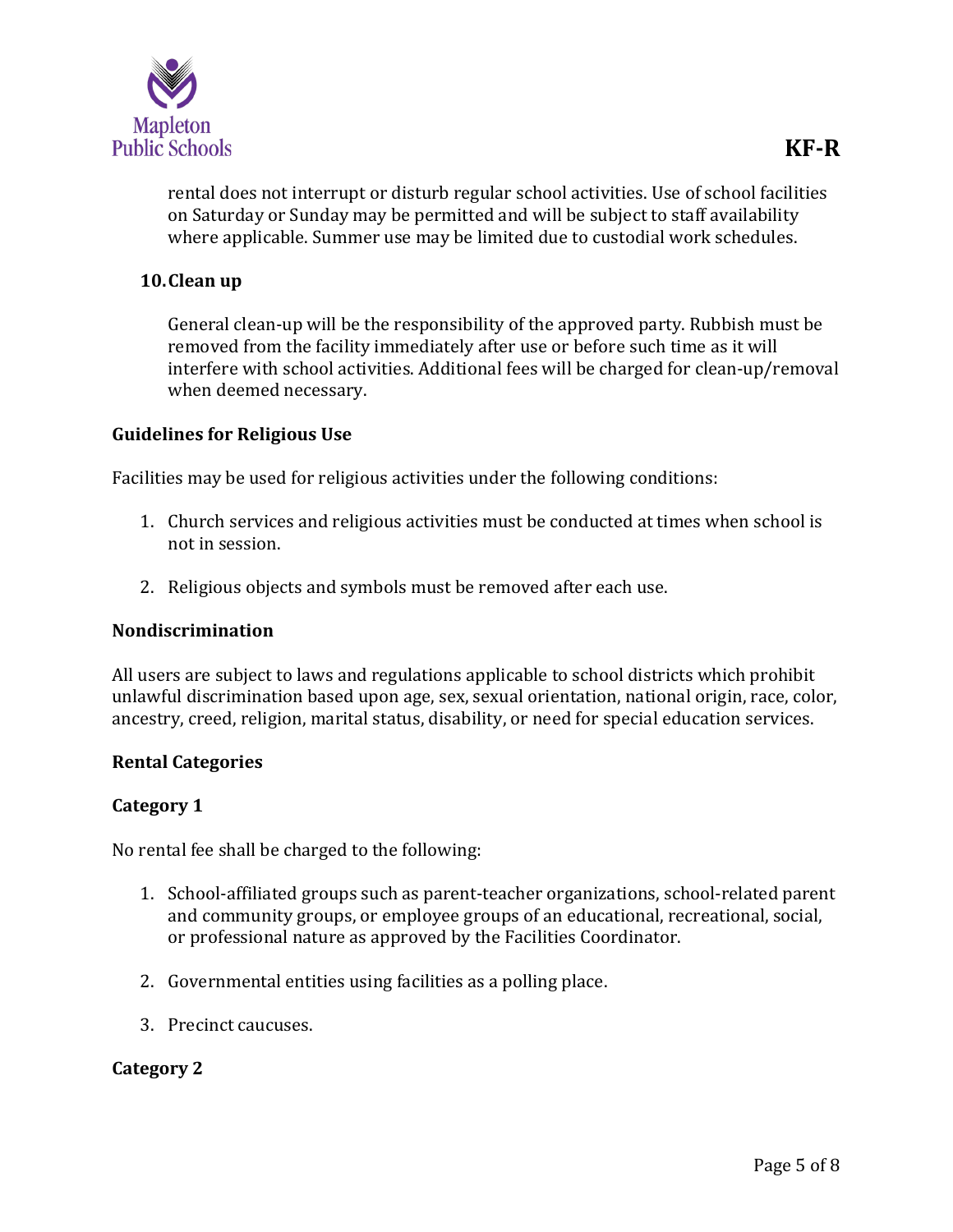

A nominal non-refundable fee shall be charged to the following groups for each application. No additional rental charges shall be made if their activities take place when normal supervisory or custodial personnel are present or use is restricted to fields.

- 1. Community-sponsored groups that do not charge a fee and whose main purpose is to hold an informative meeting that is open to the public (such as League of Women Voters, political parties, local neighborhood organizations, and recognized community service groups).
- 2. Community-sponsored youth and senior citizen activities when:
	- a. Instructors or supervisors receive no payment for their involvement in that activity.
	- b. Fees for the activity, if any, provide only for direct non-personnel costs.

### **Category 3**

Commercial, private, church, and other non-profit groups that do not meet the criteria in Category 2 and for-profit groups and individuals may rent school facilities when their use is not incompatible with Board policy.

### **Fees**

1. Custodial

Any organization or individual, regardless of classification, shall be required to pay the cost of custodial services if use of the facility will result in direct costs to the District. For those facilities where a custodian is regularly on duty during the rental, the user may be charged up to two hours per use at the current custodial salary rate to compensate for additional work required in opening, securing, cleaning, etc., related to the rental.

2. Cafeteria

A school cafeteria manager or other designated cafeteria employee(s) must be present for general supervision of the cafeteria/kitchen. The user shall pay the District in accordance with the fee schedule for all cafeteria personnel. The user shall be given and must abide by a set of guidelines for kitchen use.

3. Payment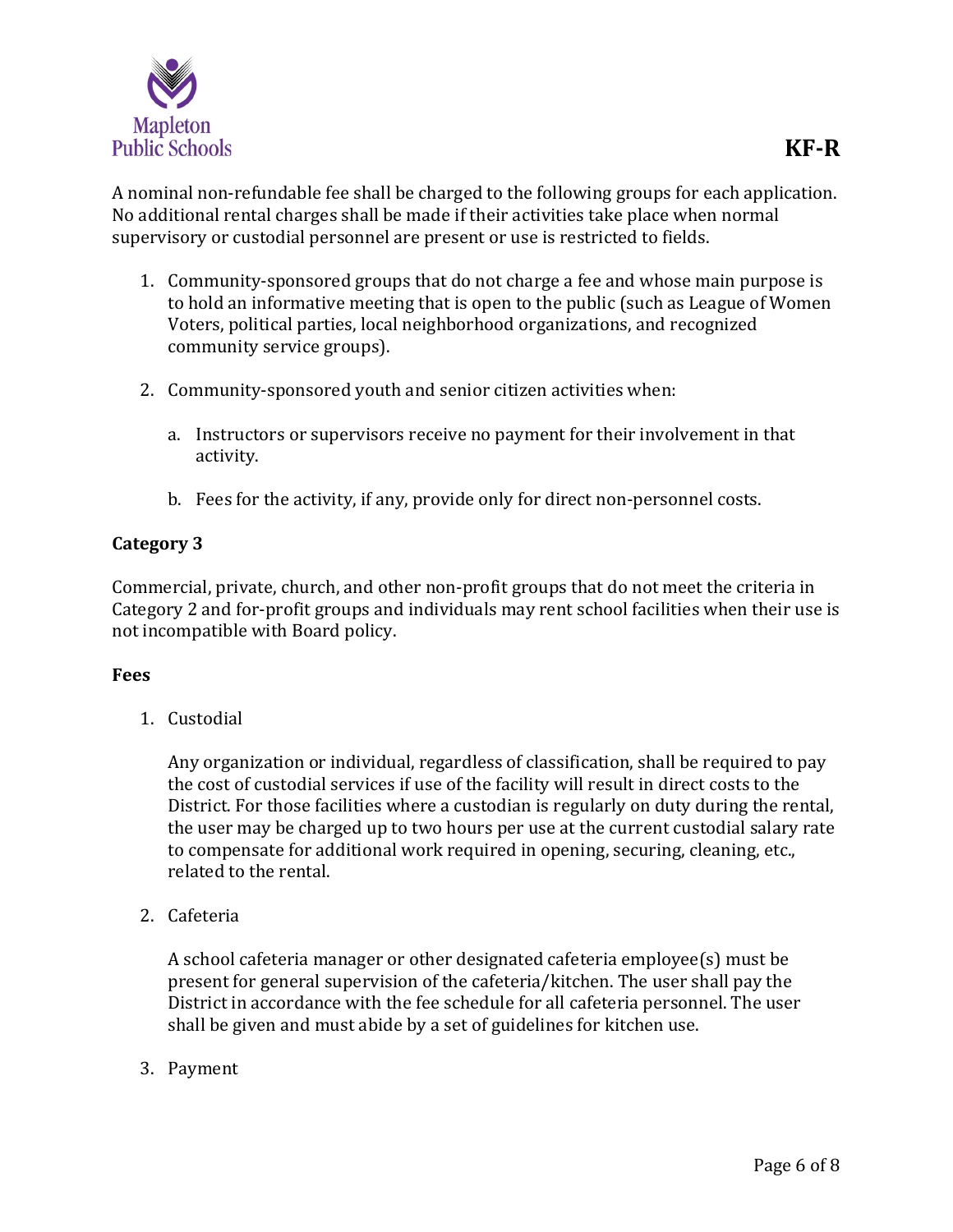

All users are expected to pay rental fees in advance. Organizations that have made prior arrangements with the Facilities Coordinator may pay on a monthly basis. Organizations wishing to pay on a monthly basis should submit a request in writing. Failure to pay as per agreement may result in denial of access to the facility and denial of future requests. Checks should be made out to the District and forwarded to the District finance office.

4. Financial accountability

It will be the responsibility of the Facilities Coordinator to ensure that revenue received is forwarded to the finance office for deposit to the appropriate accounts. Fees collected for salaries will be used to reimburse those accounts. Fees collected for facility rental/use will be deposited in the District facility maintenance account.

5. Fee revision

Rental fees are subject to review and revision and may be adjusted annually by the Board.

### **Guidelines for Denial of Use**

The District reserves the right to deny building use for any reason. Approval will be denied if in the judgment of the Facilities Coordinator the proposed activities would:

- 1. Jeopardize the equipment and/or facilities of the building.
- 2. Conflict with school activities.
- 3. Be incompatible with the school neighborhood.
- 4. Violate any Board policy or local, State, or Federal law.

### **Guidelines for Appeal**

Applicant(s) may file a written appeal to the Superintendent if an application for use of school facilities is denied. Further appeal, if necessary, may be made to the Board of Education.

#### *Approved April 19, 2019.*

### LEGAL REFERENCES:

C.R.S. § 18-18-407(2) (*crime to sell, distribute or possess any controlled substance on or near*